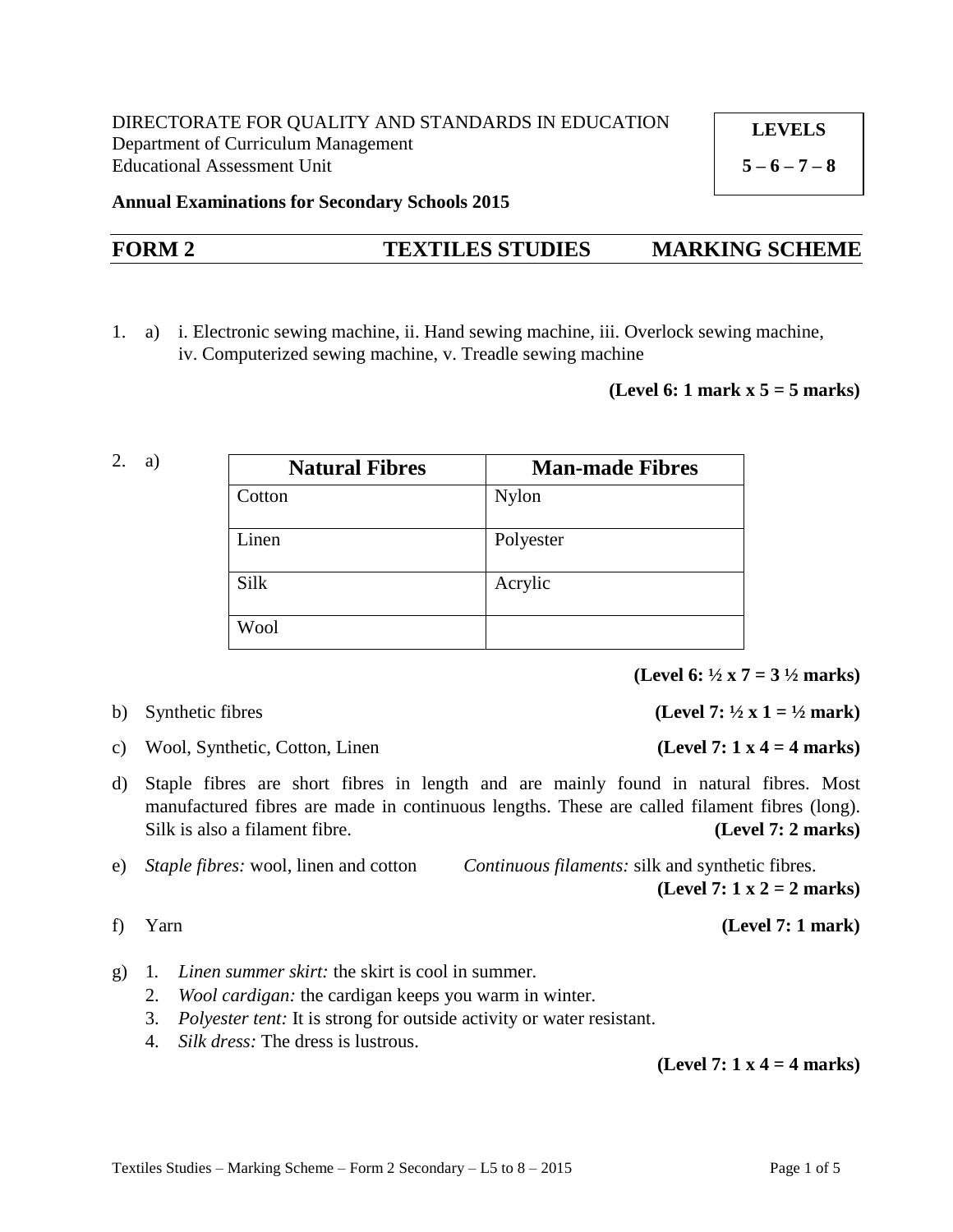- h) i. *Acrylic: Any two of:* scarf, coats, gloves, hats, sweaters. **(Level 7: 1 x 2 = 2 marks)** 
	- ii. *Nylon: Any two of:* shoes, umbrellas, carpets, raincoats. **(Level 7: 1 x 2 = 2 marks)**

*Accept any other suitable answers.* 

3. a)



| b) selvedge                                          | (Level 6: 1 mark)                 |
|------------------------------------------------------|-----------------------------------|
| c) <i>Item drawn:</i> bag, placemat, cushion.        |                                   |
| Accept any other suitable answer.                    | (Level 6: 1 mark)                 |
| Item should be correctly named.                      | (Level 7: 1 mark)                 |
| iii. Plainweave<br>d) i. Twill weave ii. Satin weave | (Level 7: $1 \times 3 = 3$ marks) |

4. a) Colour fastness test **(Level 7: ½ mark)**

b) To see the effect of sunlight on the colour and texture of the fabric.



c)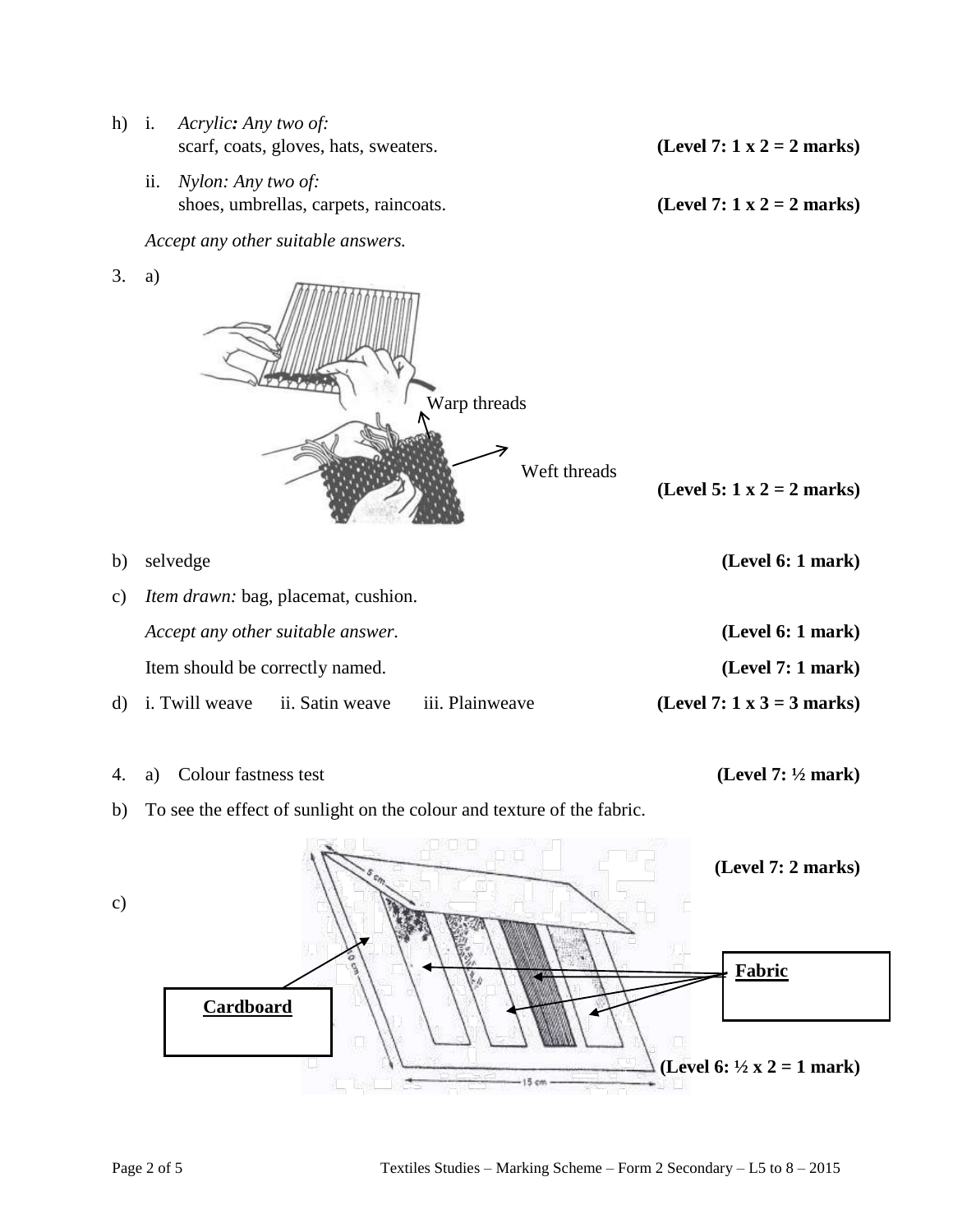d)

- Cut cardboard and bend 5cm as shown in diagram.
- Cut samples of fabric 2cm x 8cm and staple the fabrics to cardboard.
- Expose to sunlight for 3 weeks and compare the fabrics with other fabrics which were not exposed. **(Level 7: 1 x 3 = 3 marks)**
- e) *Any two of:*
- Wear safety glasses when carrying out burning test.
- Cover any surfaces when carrying out any experiments.
- Tie back long hair.
- Do not leave any bags lying around in the classroom. *Accept any other suitable answers.* **(Level 7: 1 x 2 = 2 marks)**
- 5. a) The fabric of the dress melted. **(Level 8: 1 mark)**

The reason is because polyester should be ironed on a low setting. **(Level 8: 2 marks)**



- c) Nylon, Acrylic *Accept any other suitable answer.* **(Level 7: 1 x 2 = 2 marks)**
- d) *Any two of the following symbols:*



Drawing correct care label **(Level 6: 1 x 2 = 2 marks)**

Naming the correct care label **(Level 7: 1 x 2 = 2 marks)**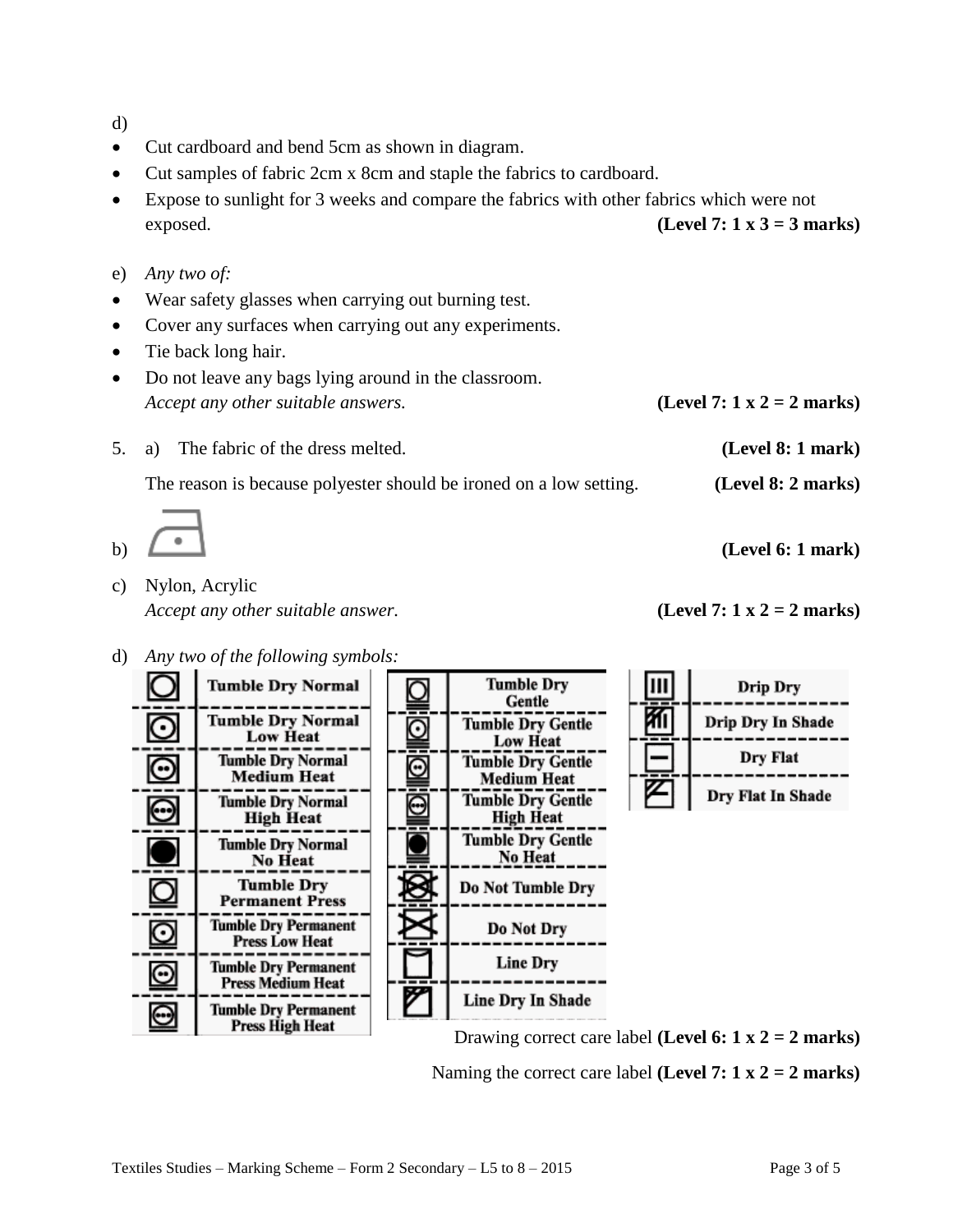e) Wash at  $40^{\circ}$  C. Minimum agitation. Normal rinse and spin.  $(Level 7: 1 x 3 = 3 marks)$ 









**(Level 5: ½ x 4 = 2 marks)**

### 6a)

# **Situation A**

John wore a pure wool cardigan. When he got home, he realised that he had a stain on his cardigan and used chlorine bleach to remove it. Then he washed it in the washing machine at  $90^{\circ}$ C. He then ironed his cardigan at a low temperature.

# **Situation B**

Alison was given a pure silk scarf as a gift. She always sprays the scarf with perfume before she wears it to go out. Alison carefully hand washed the scarf and ironed it at a high temperature.

# **(Level 7: 4 x 1 = 4 marks)**

- b) *Any two of:*
	- Look out for small tears: The moment you see a hole in your clothes, then sew it up. The longer you leave it, the more it will grow, and particularly in the wash.
	- Treat stains immediately in order to increase your chances of removing them fully. Even if you are out, try to use a natural remedy if available.
	- Do not mix your washing; separating clothes according to different colours can help preserve and take better care.
	- Use the correct detergent for the type of textiles item you are going to wash. *Accept any other suitable answers.* **(Level 8: 2 x 2 = 4 marks)**
- c) Dry cleaning is a process that cleans clothes without the use of water. The cleaning fluid that is used is a liquid, and all garments are immersed and cleaned in a liquid solvent. Certain garments may get damaged by normal washing machine action. **(Level 7: 2 marks)**
- 7. a) *Any two of:* colour, a special occasion one might have, bargain price. *Accept any other suitable answers.* **(Level 7: 1 x 2 = 2 marks)**
- b) Check the dress thoroughly before buying it. **(Level 7: 1 mark)**